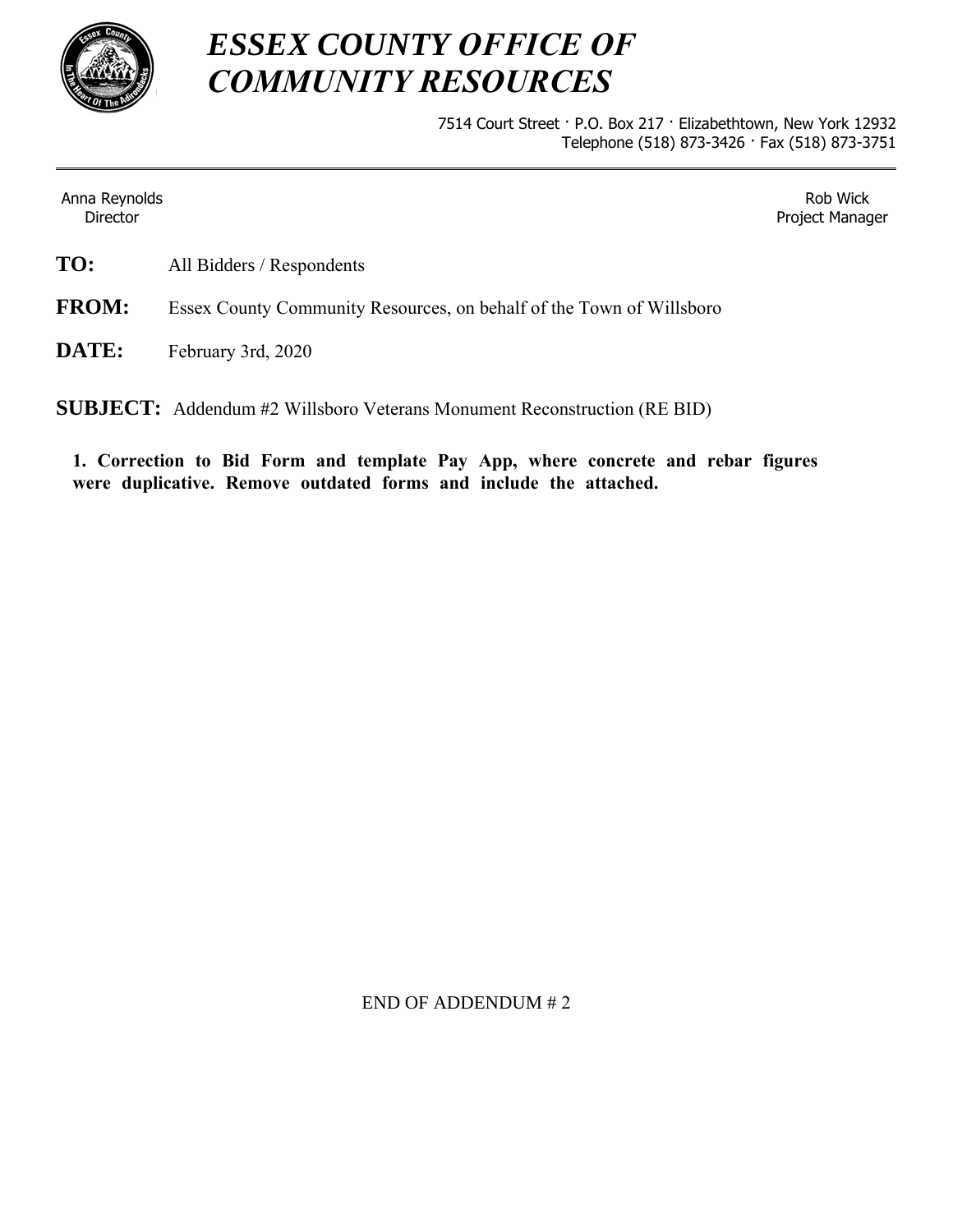## **VETERANS MONUMENT RECONSTRUCTION ‐ BASE BID**

| <b>ITEM No.</b>         | <b>ITEM</b>                          | <b>ESTIMATED</b><br>QTY | <b>UNIT</b>            | <b>COMMENTS</b>                                                                                                                                                                                    | <b>BID PRICE PER UNIT</b> | <b>BID PRICE TOTAL</b> |
|-------------------------|--------------------------------------|-------------------------|------------------------|----------------------------------------------------------------------------------------------------------------------------------------------------------------------------------------------------|---------------------------|------------------------|
| 1                       | GENERAL, MOB & DE-MOB*               | $\mathbf{1}$            | LS                     | *INCLUDE OVH & PROFIT                                                                                                                                                                              |                           |                        |
| $\overline{2}$          | MAINTAIN EROSION & SEDIEMENT CONTROL | $\mathbf{1}$            | LS                     |                                                                                                                                                                                                    |                           |                        |
| $\overline{\mathbf{3}}$ | <b>GRANITE CURBING</b>               | 69                      | LF                     |                                                                                                                                                                                                    |                           |                        |
| 4                       | POROUS CONCRETE (6" THICK)**         | 297                     | <b>CF</b>              | **6" THICK APPLICATION                                                                                                                                                                             |                           |                        |
| 5                       | <b>TYPICAL CONCRETE</b>              | 159.62                  | <b>CF</b>              |                                                                                                                                                                                                    |                           |                        |
|                         | <b>MEMORIAL FOOTING CONCRETE</b>     | 53.67                   | $\it CF$               |                                                                                                                                                                                                    |                           |                        |
|                         | <b>FLAG POLE CONCRETE</b>            | 104.5                   | CF                     |                                                                                                                                                                                                    |                           |                        |
|                         | ELECTRICAL PANEL CONCRETE            | 1.45                    | CF                     |                                                                                                                                                                                                    |                           |                        |
| 6                       | <b>REBAR</b>                         | 721.695                 | <b>LBS</b>             |                                                                                                                                                                                                    |                           |                        |
|                         | <b>FLAG POLE REBAR</b>               | 537.084                 | LBS                    |                                                                                                                                                                                                    |                           |                        |
|                         | <b>MEMORIAL FOOTING REBAR</b>        | 184.611                 | LBS                    |                                                                                                                                                                                                    |                           |                        |
|                         |                                      |                         |                        |                                                                                                                                                                                                    |                           |                        |
| $\overline{7}$          | <b>SELECT GRANULAR FILL</b>          | 34.5                    | <b>CF</b>              |                                                                                                                                                                                                    |                           |                        |
| 8<br>9                  | <b>TOPSOIL</b><br><b>B-12 STONE</b>  | 135<br>593              | <b>CF</b><br><b>CF</b> |                                                                                                                                                                                                    |                           |                        |
| 10                      | <b>LANDSCAPE EDGING</b>              | 45                      | LF                     |                                                                                                                                                                                                    |                           |                        |
| 11                      | LANDSCAPE MULCH                      | 52                      | <b>CF</b>              |                                                                                                                                                                                                    |                           |                        |
| 12                      | LANDSCAPE SEEDING                    | $\overline{4}$          | <b>LBS</b>             |                                                                                                                                                                                                    |                           |                        |
| 13                      | <b>FILTER FABRIC</b>                 | 1393                    | SF                     |                                                                                                                                                                                                    |                           |                        |
| 14                      | MEMORIAL - COLUMN                    | $\overline{2}$          | EA                     |                                                                                                                                                                                                    |                           |                        |
| 15                      | MEMORIAL - ARCH                      | $\mathbf{1}$            | EA                     |                                                                                                                                                                                                    |                           |                        |
| 16                      | MEMORIAL - BRONZE SEAL               | 5                       | EA                     |                                                                                                                                                                                                    |                           |                        |
| 17                      | MEMORIAL - #7 PINS                   | 10                      | LF                     |                                                                                                                                                                                                    |                           |                        |
| 18                      | <b>FLAG POLE LIGHTING</b>            | $\overline{2}$          | EA                     |                                                                                                                                                                                                    |                           |                        |
| 19                      | <b>ELECTRICAL CONDUIT 1"</b>         | 20                      | LF                     |                                                                                                                                                                                                    |                           |                        |
| 20                      | ELECTRICAL GFCI RECEPTACLE           | $\mathbf{1}$            | EA                     |                                                                                                                                                                                                    |                           |                        |
| 21                      | <b>ELECTRICAL PANEL</b>              | $\mathbf{1}$            | EA                     |                                                                                                                                                                                                    |                           |                        |
| 22                      | FLAG POLE - POLE SETTING***          | 1                       | LS.                    | *** INCLUDES SPUN COLLAR, STEEL CENTERING WEDGES, STEEL SLEEVE,<br>WATERPROOF COMPOUND, HARDWOOD WEDGES, DRY SAND,<br>LIGHTNING GROUND SPIKE, TWO STEEL SUPPORT PLATES, AND<br>ASSOCIATED WELDING. |                           |                        |
| 23                      | <b>FLAG POLE - BASE BRONZE PLATE</b> | $\overline{2}$          | EA                     |                                                                                                                                                                                                    |                           |                        |
| 24                      | <b>BENCH FEET</b>                    | 16                      | EA                     |                                                                                                                                                                                                    |                           |                        |
| 25                      | <b>BENCH SLABS</b>                   | 8                       | EA                     |                                                                                                                                                                                                    |                           |                        |
| 26                      | <b>BENCH PINS</b>                    | 32                      | EA                     |                                                                                                                                                                                                    |                           |                        |
| 27                      | <b>GRANITE PAVER AREA</b>            | 593                     | SF                     | 2" THICK PAVERS OVER AREA                                                                                                                                                                          |                           |                        |
| 28                      | <b>SAND SETTING BED</b>              | 106                     | CF                     |                                                                                                                                                                                                    |                           |                        |
|                         |                                      |                         |                        |                                                                                                                                                                                                    |                           |                        |
|                         |                                      |                         |                        |                                                                                                                                                                                                    |                           |                        |